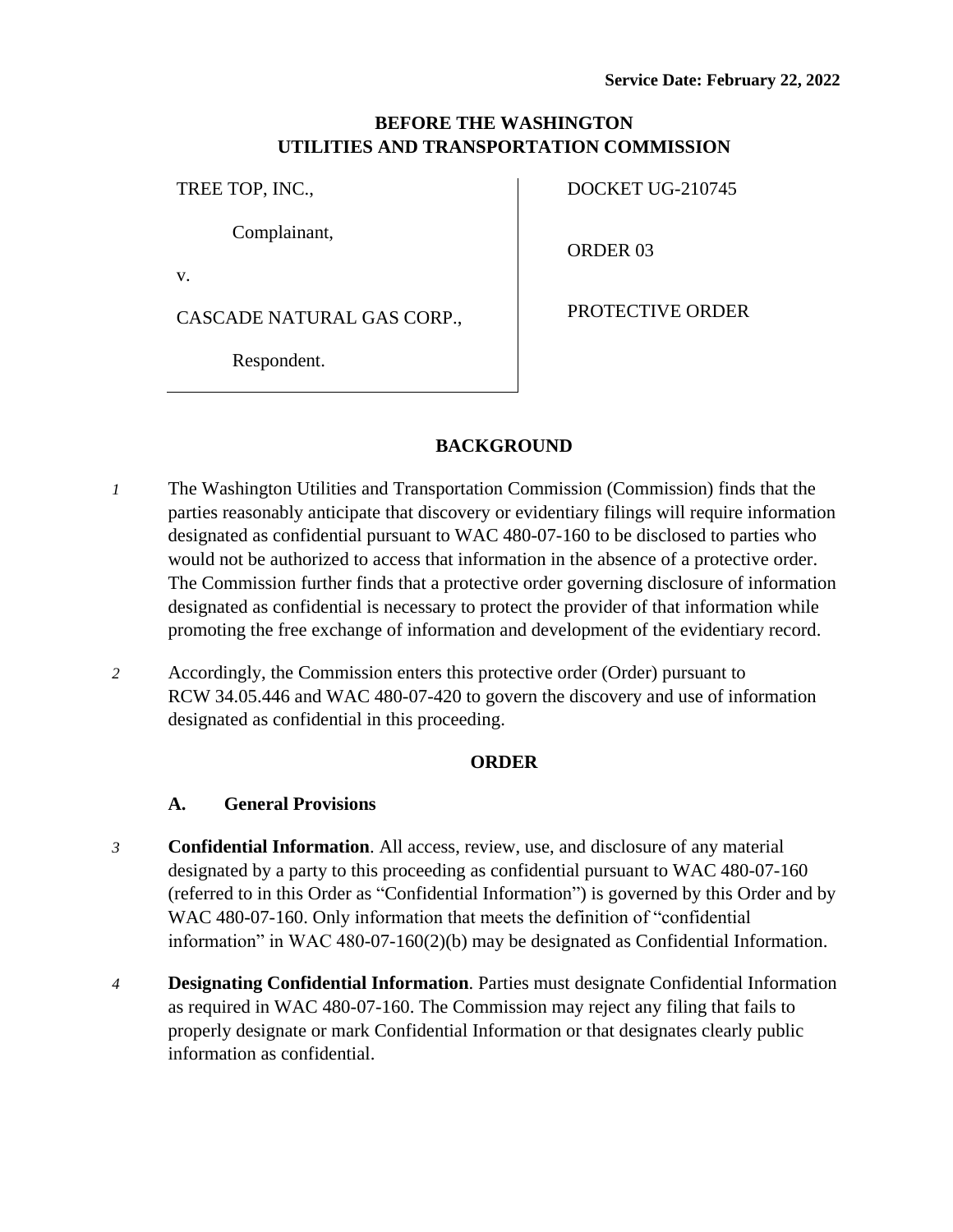*5* **Limitation on Use**. A party or a party's counsel or expert may review, use, or disclose information designated as Confidential Information by another party only for purposes of this proceeding.

### **B. Disclosure of Confidential Information**

- *6* **Persons Permitted Access**. No person bound by this Order may disclose information designated as Confidential Information by another party to anyone other than the Commissioners, Commission Staff, the presiding officer(s), and, subject to the requirements in paragraph 7 below, counsel for each of the parties to this proceeding, each such counsel's administrative staff, and persons designated by the parties as their experts in this proceeding. No expert who requests access to Confidential Information other than members of Commission Staff or Public Counsel may be an officer, director, direct employee, major shareholder, or principal of any party or any competitor of any party unless the provider of the Confidential Information waives this restriction. Any dispute concerning persons entitled to access Confidential Information must be brought before the presiding officer for resolution.
- *7* **Non-disclosure Agreement**. Before being allowed access to any Confidential Information disclosed in this docket, each counsel or expert must agree to comply with and be bound by this Order by executing, filing, and serving Exhibit A (counsel) or Exhibit B (expert) attached to this Order (collectively, Non-disclosure Agreement). A counsel's administrative staff need not execute a Non-disclosure Agreement if counsel agrees to be responsible for any violation of this Order that results from his or her staff's conduct. If the provider of the Confidential Information objects to allowing any expert to have access to such information, that party must complete the applicable portion of the Non-disclosure Agreement for that expert, timely file it with the Commission, and serve all parties. A party waives objection to allowing access to Confidential Information to an expert who has executed a Non-disclosure Agreement if the party fails to comply with this requirement.
- *8* **Access to Confidential Information**. Parties must comply with the requirements in WAC 480-07-160 and WAC 480-07-420 when providing documents containing Confidential Information to the Commission or persons who have executed a Nondisclosure Agreement. Persons who have executed a Non-disclosure Agreement agree that they will exercise all reasonable diligence to protect Confidential Information from disclosure to unauthorized persons.

## **C. Use of Confidential Information**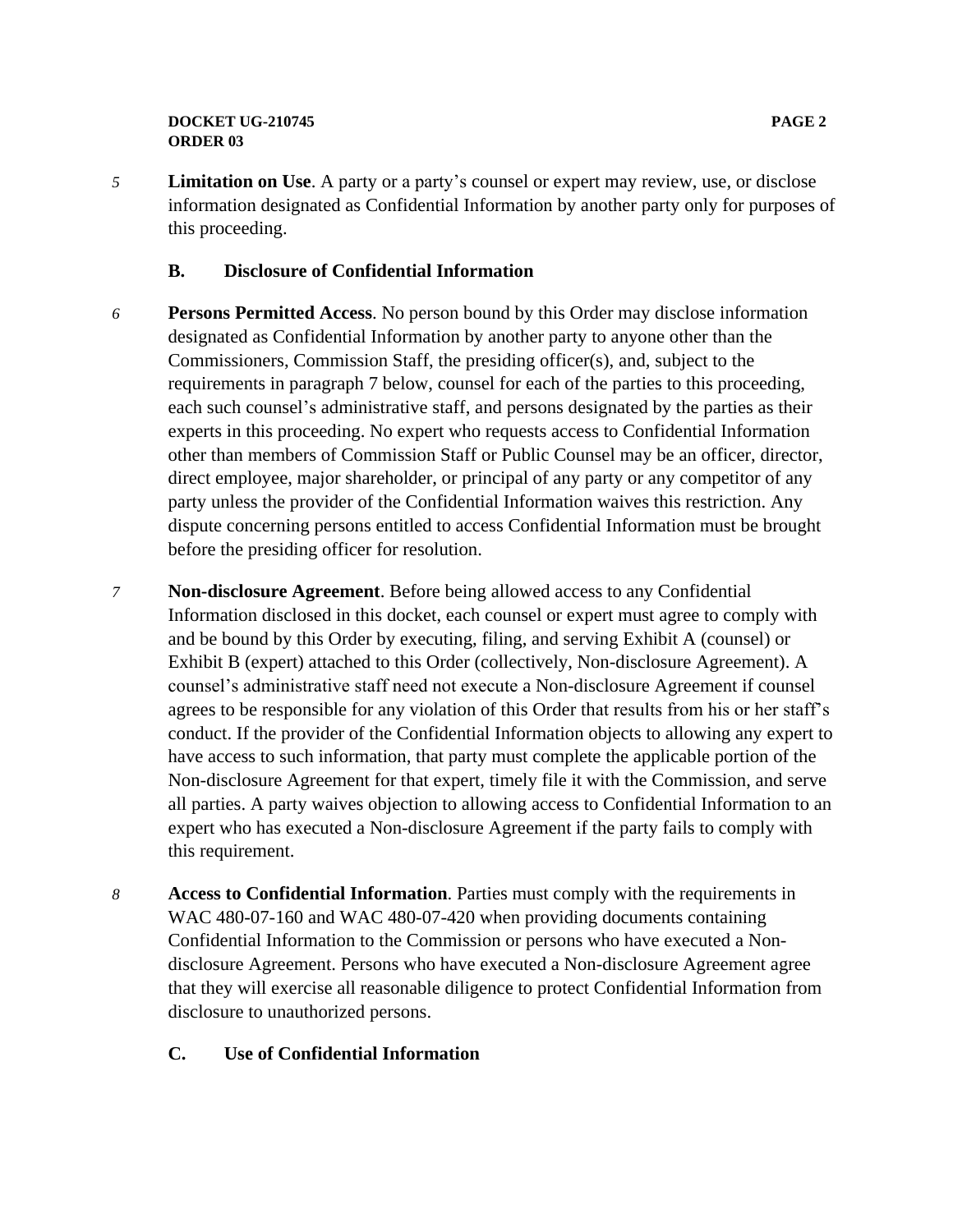#### **DOCKET UG-210745 PAGE 3 ORDER 03**

- *9* **Reference to Confidential Information**. Any public reference to Confidential Information during any part of this proceeding including, but not limited to, in motions, briefs, arguments, direct testimony, cross-examination, rebuttal, and proposed offers of proof, must not disclose the content or substance of that information, directly or indirectly. To the extent not addressed in this Order or WAC 480-07-160, the parties must negotiate how best to prevent unauthorized disclosure of Confidential Information with the goal of protecting each party's rights with respect to Confidential Information while allowing all parties the latitude to present the evidence necessary to support their respective cases and to maximize the information available to the public. If the parties cannot reach agreement about how to use or refer to Confidential Information without disclosing it in violation of this Order, they must notify the presiding officer, who will determine the arrangements to protect the Confidential Information to ensure that all parties are afforded their full due process rights, including the right to cross-examine witnesses.
- *10* Counsel or other representative of any party that intends to disclose Confidential Information during oral testimony, cross-examination, or argument must give such prior notice as is feasible to the provider of that information and the presiding officer. That notice, at a minimum, must permit the presiding officer an opportunity to clear the hearing room of persons not bound by this Order or to take other action as is appropriate in the circumstances.
- *11* **Right to Challenge Admissibility**. Nothing in this Order may be construed to restrict any party's right to challenge the admissibility or use of any Confidential Information on any ground other than confidentiality, including but not limited to competence, relevance, or privilege.
- *12* **Right to Challenge Confidential Designation**. Any party by motion or the Commission on its own initiative may challenge a party's designation of information as confidential under WAC 480-07-160 and this Order. The presiding officer will conduct an *in camera* hearing to determine the propriety of the designation. The burden of proof to show that such information is properly designated as confidential is on the party that made that designation. Pending a Commission determination, the challenged Confidential Information shall be treated in all respects as protected under the terms of this Order. The presiding officer will make his or her determination orally on the record or in a written order.
- *13* If the presiding officer determines the challenged information is not entitled to protection under this Order and WAC 480-07-160, the information will continue to be protected under this Order for ten days from the date of the presiding officer's determination. If a party seeks administrative review of a determination by a presiding officer other than the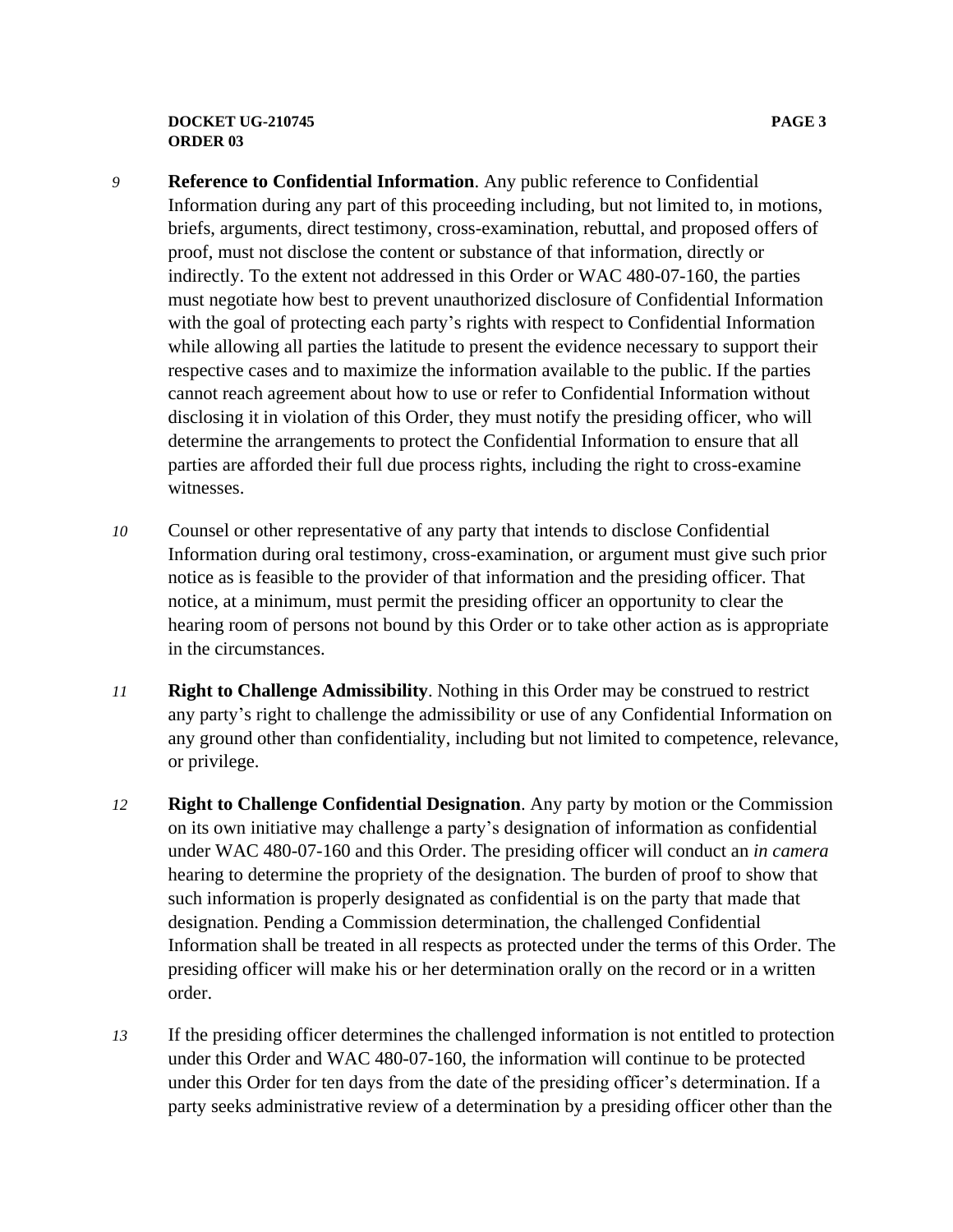#### **DOCKET UG-210745 PAGE 4 ORDER 03**

Commissioners within that time, the Commission will stay the determination pending an order from the Commission. If the Commission upholds the determination on review, in whole or in part, the information will continue to be protected under this Order for 10 days from the date of the Commission order. If no party seeks administrative or judicial review of the presiding officer's determination within 10 days, or if no reviewing court enters an order protecting the challenged information from disclosure within 10 days of a final Commission determination, the Commission will require the challenged information to be refiled without the confidential designation or otherwise treated as public information.

- *14* **Admission of Confidential Information Under Seal**. The portions of the record of this proceeding containing Confidential Information will be sealed for all purposes, including administrative and judicial review, unless such Confidential Information is released from the restrictions of this Order, either through the agreement of the parties or pursuant to a lawful order of the Commission or of a court having jurisdiction to do so.
- *15* **Return of Confidential Information**. Within thirty days following the conclusion of this proceeding, including any administrative or judicial review, every person who has executed a Non-disclosure Agreement and possesses or controls any Confidential Information disclosed by another party (including personal notes that make substantive reference to that Confidential Information), either must return all such Confidential Information to the party that provided it or must certify in writing that all copies and substantive references to that information in notes have been destroyed; PROVIDED, that counsel may retain exhibits that contain Confidential Information as counsel records subject to the terms and conditions of this Order.
- *16* **Freedom of Information Laws**. Until the Commission or any court having jurisdiction finds that any particular Confidential Information is not properly designated as confidential pursuant to WAC 480-07-160, the Commission expects any federal agency that has access to or receives copies of the Confidential Information to treat that information as within the exemption from disclosure provided in the Freedom of Information Act at 5 U.S.C. § 552 (b)(4); the Commission also expects any Washington state agency that has access to or receives copies of the Confidential Information to treat that information as being within the exemption from disclosure provided in RCW 42.56.210.
- *17* **Notice of Compelled Production in Other Jurisdictions**. If a person who has executed a Non-disclosure Agreement is compelled to produce documents containing Confidential Information in any regulatory or judicial proceeding by the body conducting the proceeding, the person must provide notice to the party that provided the Confidential Information. Such Confidential Information must not be produced for at least five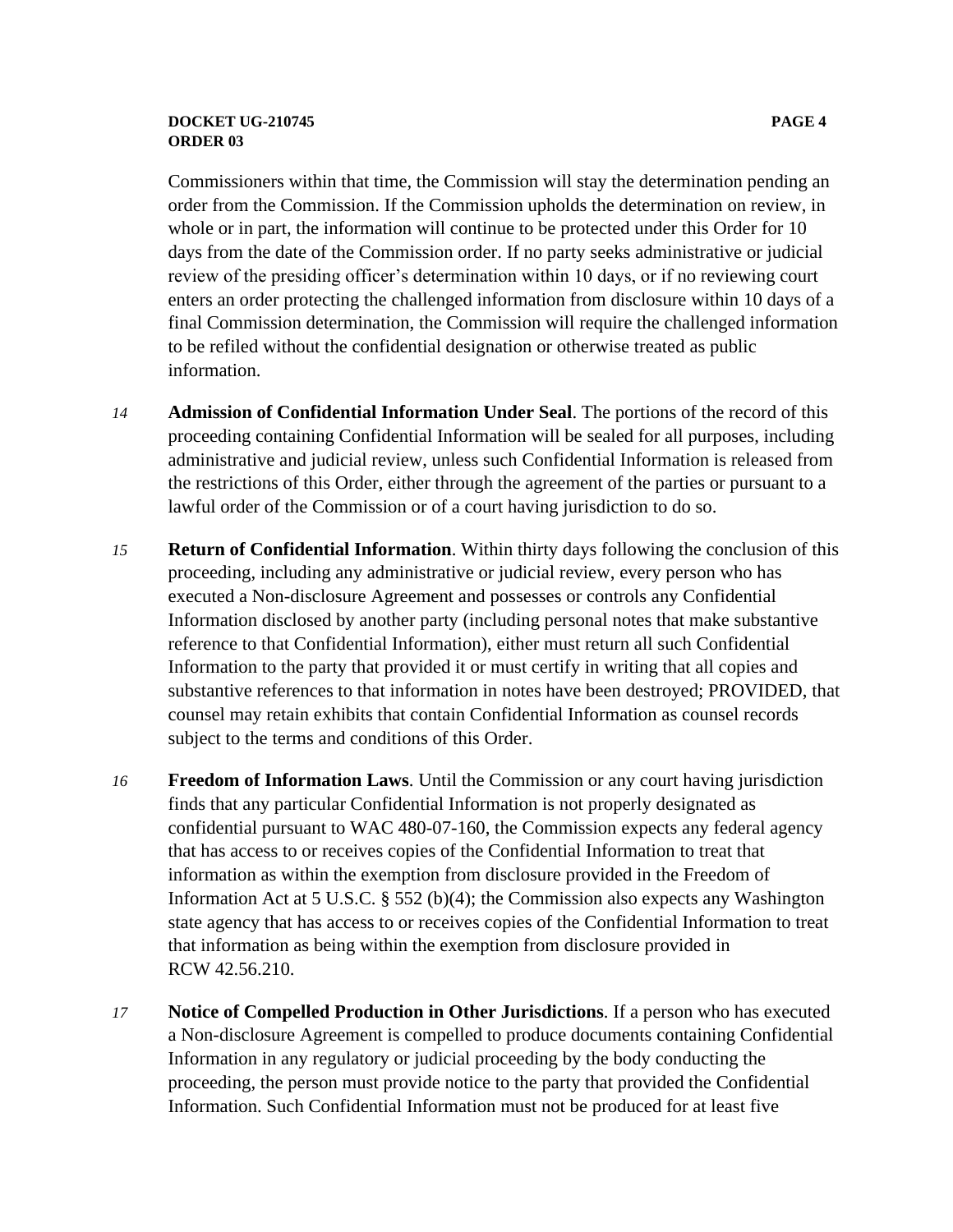#### **DOCKET UG-210745 PAGE 5 ORDER 03**

business days following such notice to permit the party that provided the information an opportunity to defend the protected status of the material before the regulatory or judicial body that would otherwise compel production. Disclosure after that date, in compliance with an order compelling production, is not a violation of this Order.

- *18* **Modification**. The Commission may modify this Order on motion of a party or on its own motion upon reasonable prior notice to the parties and an opportunity for hearing.
- *19* **Violation of this Order**. Violation of this Order by any party to this proceeding or by any other person bound by this Order by unauthorized use or unauthorized disclosure of Confidential Information may subject such party or person to liability for damages and shall subject such party to penalties as generally provided by law.

DATED at Lacey, Washington, and effective February 22, 2022.

WASHINGTON UTILITIES AND TRANSPORTATION COMMISSION

<sub>/s/</sub> Andrew<sub>\</sub>9.S|*Sonnell* 

ANDREW J. O'CONNELL Administrative Law Judge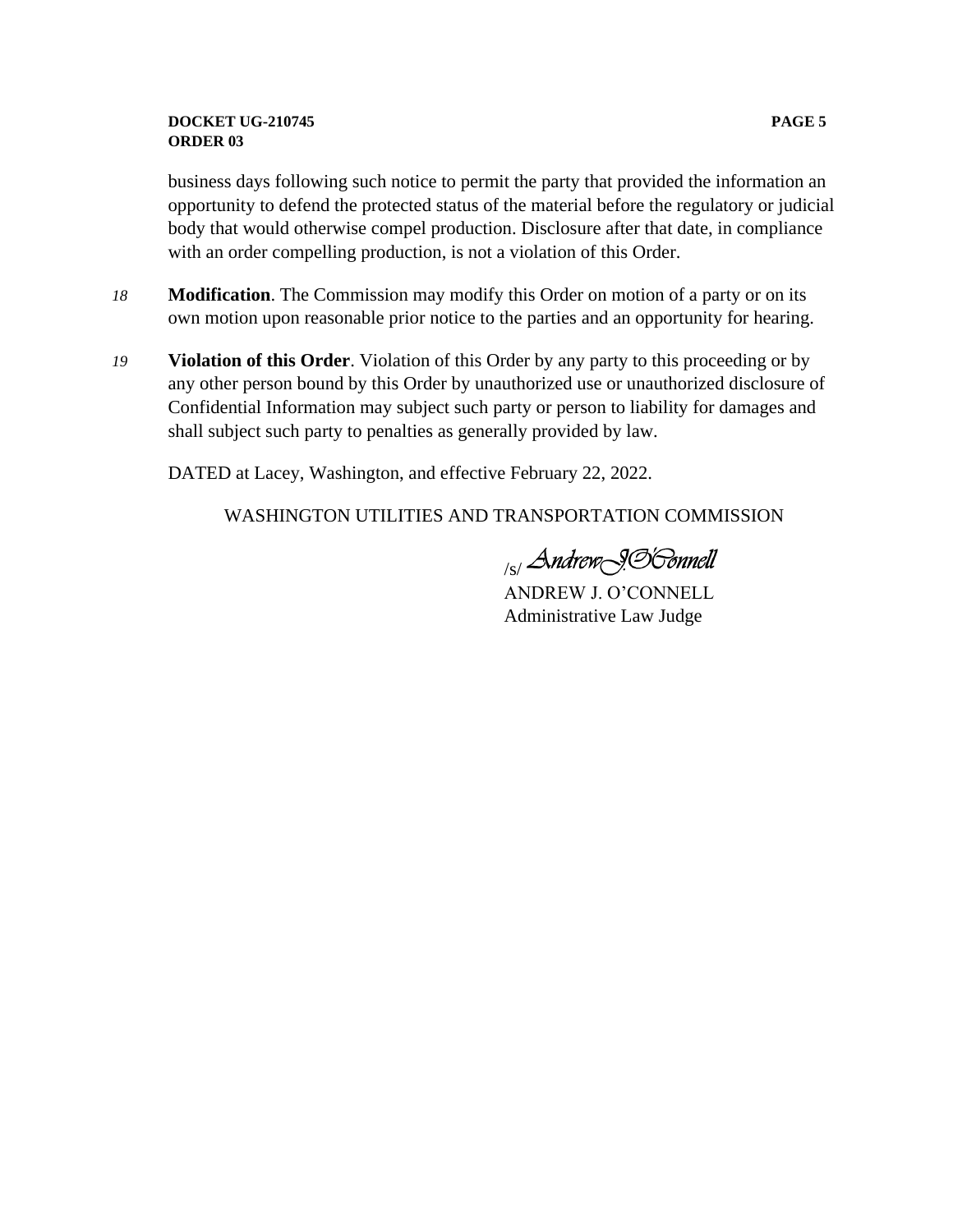## **EXHIBIT A (ATTORNEY AGREEMENT)**

# AGREEMENT CONCERNING CONFIDENTIAL INFORMATION IN DOCKET UG-210745 BEFORE THE WASHINGTON UTILITIES AND TRANSPORTATION COMMISSION

|                                                                                               | sales, as attorney in |
|-----------------------------------------------------------------------------------------------|-----------------------|
| this proceeding for                                                                           | (party to             |
| this proceeding) agree to comply with and be bound by the Protective Order entered by         |                       |
| the Washington Utilities and Transportation Commission in Docket UG-210745, and               |                       |
| acknowledge that I have reviewed the Protective Order and fully understand its terms and      |                       |
| conditions. I further agree to be responsible for any violations of the Protective Order that |                       |
| result from the conduct of administrative staff I allow to have access to Confidential        |                       |
| Information.                                                                                  |                       |
|                                                                                               |                       |

\_\_\_\_\_\_\_\_\_\_\_\_\_\_\_\_\_\_\_\_\_\_\_\_\_\_\_\_\_\_\_\_\_\_\_\_\_\_\_ \_\_\_\_\_\_\_\_\_\_\_\_\_\_\_\_\_\_\_\_\_\_\_\_\_\_\_

\_\_\_\_\_\_\_\_\_\_\_\_\_\_\_\_\_\_\_\_\_\_\_\_\_\_\_\_\_\_\_\_\_\_\_\_\_\_\_

| Signature | Date |
|-----------|------|
|           |      |

Address